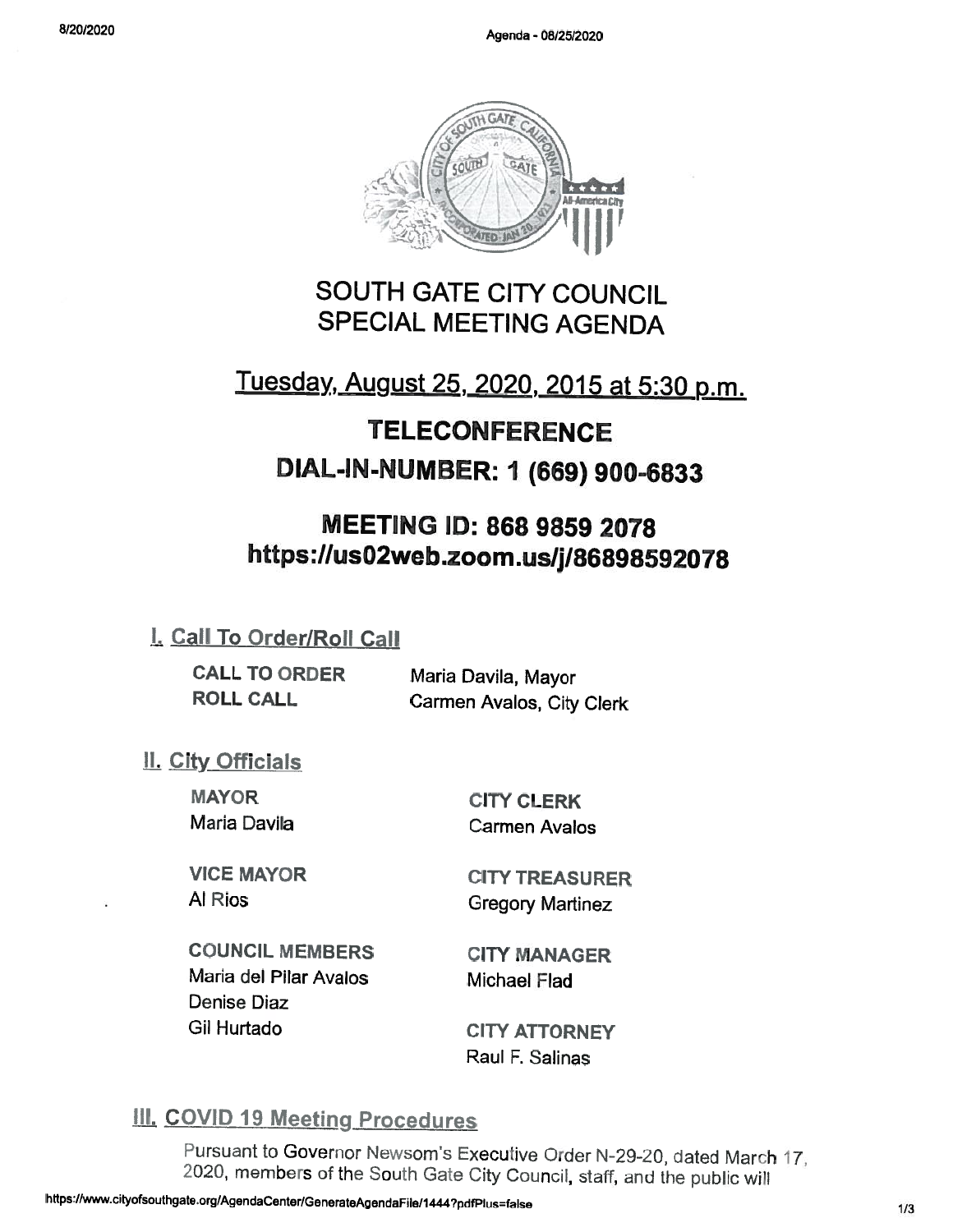#### 8/20/2020 Agenda - 08/25/2020

participate in the August 25, 2020 meeting via a teleconference. To avoid exposure to COVID-19 this meeting will be held with City Council Members participating via teleconference by calling Dial-in-Number: 1 (669) 900-6833 and Meeting ID: 868 9859 2078 and https://us02web.zoom.us/j/86898592078

Additionally, you may submit your comments electronically by emailing the City Clerk at cavalos@sogate.org.

#### Procedure for Participation:

Any person wanting to participate may request to "speak" on an agenda item. Once acknowledged and authorized by the Mayor the person may speak. Alternatively, any person may submit comments on an item electronically by emailing cavalos@sogate.org. Submissions by email must be received 30 minutes prior to the posted start time of the meeting if emailing subject.

Subject line should read: COMMENTS FOR ITEM MEETING OF August 25, 2020.

Please note, you will enter the meeting muted, but if you want to comment on an Agenda Item or during the public comment portion of the Agenda, raise your hand or press \*9 at the appropriate time indicated by the Mayor. When you are selected to speak, you will hear that you are unmuted, this is the time to make your public comments. Your patience with these changes is appreciated as the City adjusts to new ways of conducting business during the COVID-19 pandemic. Thank you.

Accessibility: Reasonable accommodations for individuals with disabilities will be handled on <sup>a</sup> case-by-case basis and in accordance with the Americans with Disabilities Act and Governor Newsom's Executive Order N-29-20. Please call the Office of the City Clerk at 323.563.9510.

### IV. Meeting Compensation Disclosure

Pursuant to Government Code Section 54952.3: Disclosure of compensation for meeting attendance by City Council Members is \$650 monthly, regardless of the amount of meetings.

### V. Closed Session: (ATTY)

1. CONFERENCE WITH LEGAL COUNSEL - PENDING LITIGATION

Pursuant to Government Code Section 54956.9(a), 54954.9(b)(3)(C)

- a. Marco Alatorre v. City of South Gate
- b. Ana Navarro v. City of South Gate
- c. George Riley Schrader v. City of South (WCAB)
- d. Francis Arocha v. City of South Gate (WCAB)
- e. David Scott v. City of South Gate (WCA8)
- f. Jesus Barriga v. City of South Gate (WCAB)

Documents:

#### MEMORANDUM.PDF

2. CONFERENCE WITH LEGAL COUNSEL - ANTICIPATED LITIGATiON